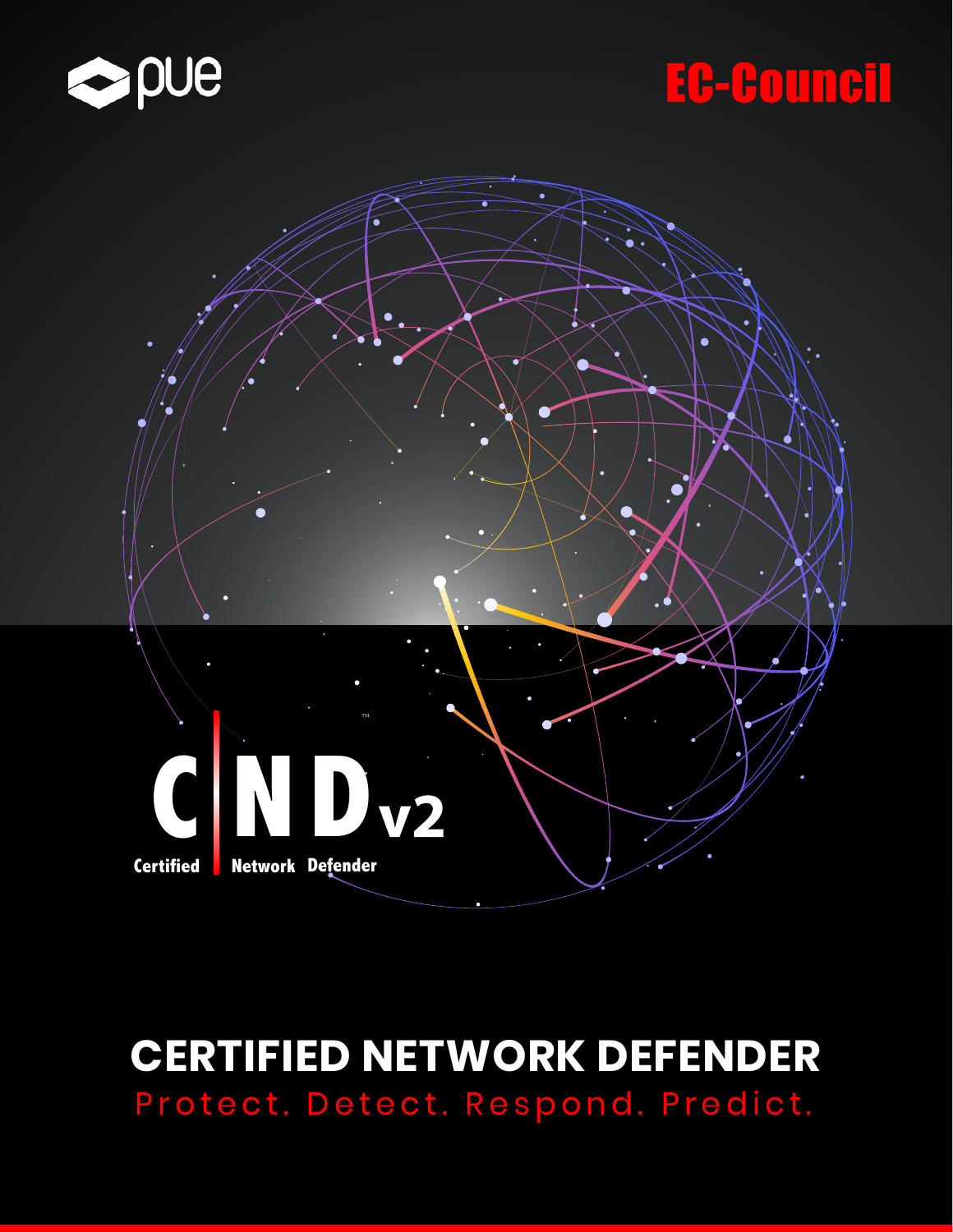### **Certified Network Defender v2**

#### **The only true blue team network defense program!**

Cybersecurity now dominates the priorities of every enterprise striving to adapt to a post-COVID world. Forced to go remote, their workers' identities and devices are the new security perimeter. In fact, cybersecurity for business is now as critical as internet access itself.

#### **The only program built for the world's largest work-from-home experiment!**

Studies and news reports had demonstrated that cyber attackers are quick to attack the new, unprotected threat surfaces created when millions of employees started working from home. Providing network security to such an unprecedented, distributed ecosystem in this postpandemic world is every Network Defense Team's acid test.

The Certified Network Defender v2 program has been upgraded and loaded with battle-ready ammunition to help Blue Teams defend and win the war against network breaches. Individuals and corporations looking to strengthen their Network Defense Skills will find CND v2 a must-have for 5 reasons:



**Only comprehensive network defense program built to incorporate critical secure network skills - Protect, Detect, Respond and Predict**



**Maps to NICE 2.0 Framework**



**Comes packed with the latest tools, technologies, and techniques**



**Deploys a hands-on approach to learning**



**Designed with an enhanced focus on Threat Prediction, Business Continuity and Disaster Recovery**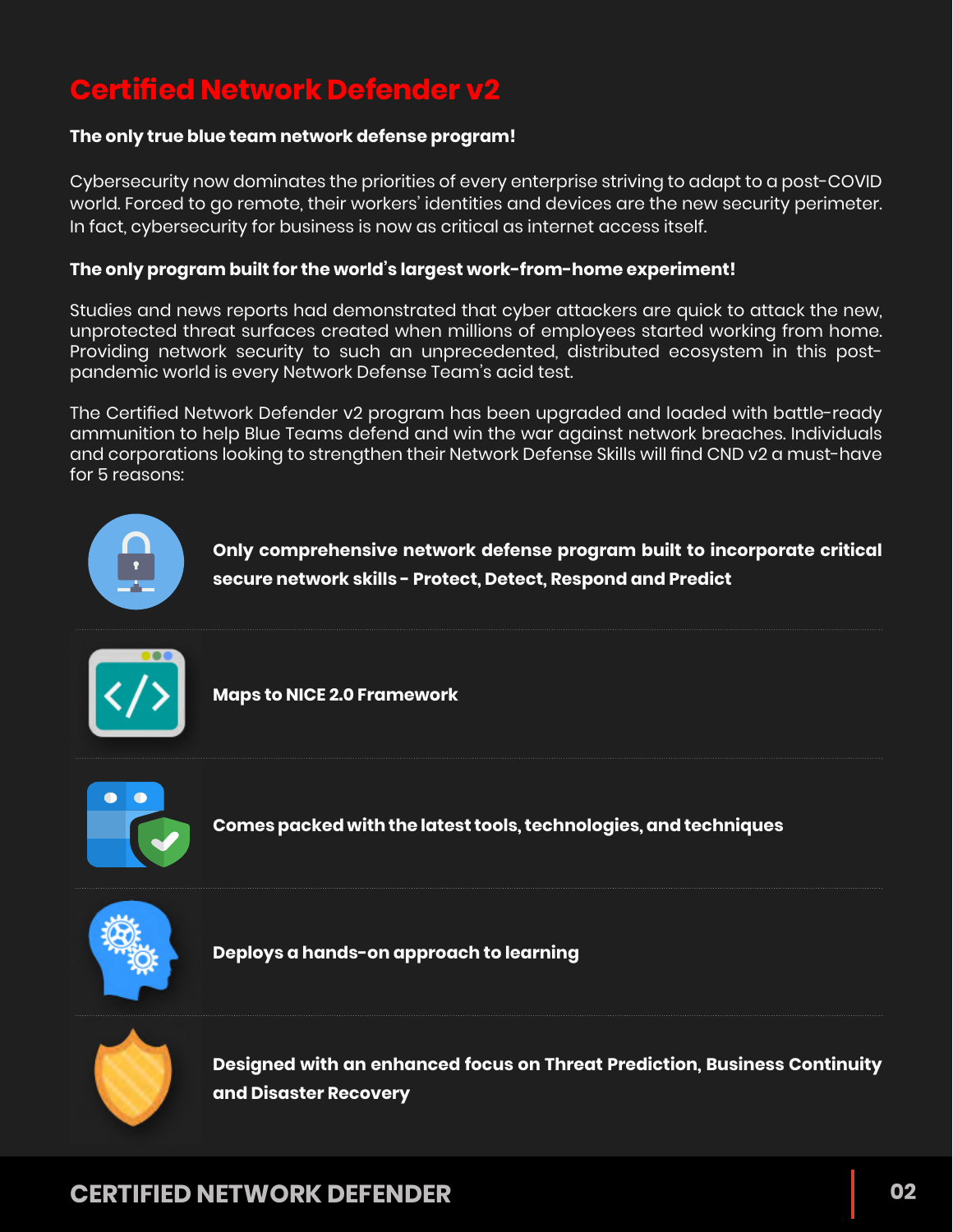### **An Adaptive Security Strategy – Protect, Detect, Respond, and Predict**

Cybersecurity is a continuous, non-linear process. Therefore, your approach to mitigating cyber risks cannot be static. This is particularly important when the new "normal" has millions of employees working from remote locations on fragile, home-based WiFi networks and nonsanitized personal devices.

According to Gartner, traditional "prevent and detect" approaches are inadequate. Opportunistic by nature, malicious actors look for the easiest ways to attack the most users and siphon off the maximum gains. Developing a continuous Adaptive Security Cycle helps organizations stay ahead of cybercriminals by creating and improving security systems. Enter CND v2.

| <b>Protect</b>                                                                                                                                                 | <b>Detect</b>                                         |
|----------------------------------------------------------------------------------------------------------------------------------------------------------------|-------------------------------------------------------|
| Defense-In-Depth Security<br>$\bullet$                                                                                                                         | <b>Traffic Monitoring</b>                             |
| Properly Designed, Implemented,<br>$\bullet$<br>and Enforced Security Policies<br><b>Security Architectures</b><br>٠<br>Appropriate Configuration<br>$\bullet$ | Log Management<br>٠                                   |
|                                                                                                                                                                | Log Monitoring<br>٠                                   |
|                                                                                                                                                                | <b>Anomalies Detection</b>                            |
| <b>Right Selection of Security</b><br>Controls                                                                                                                 |                                                       |
| <b>Respond</b>                                                                                                                                                 | <b>Predict</b>                                        |
| Incident Response<br>$\bullet$                                                                                                                                 | <b>Risk and Vulnerability Assessment</b><br>$\bullet$ |
| Forensics Investigation<br>о                                                                                                                                   | <b>Attack Surface Analysis</b><br>$\bullet$           |
| Business Continuity (BC)<br>$\bullet$                                                                                                                          | Threat Intelligence                                   |
| Disaster Recovery (DR)<br>$\bullet$                                                                                                                            |                                                       |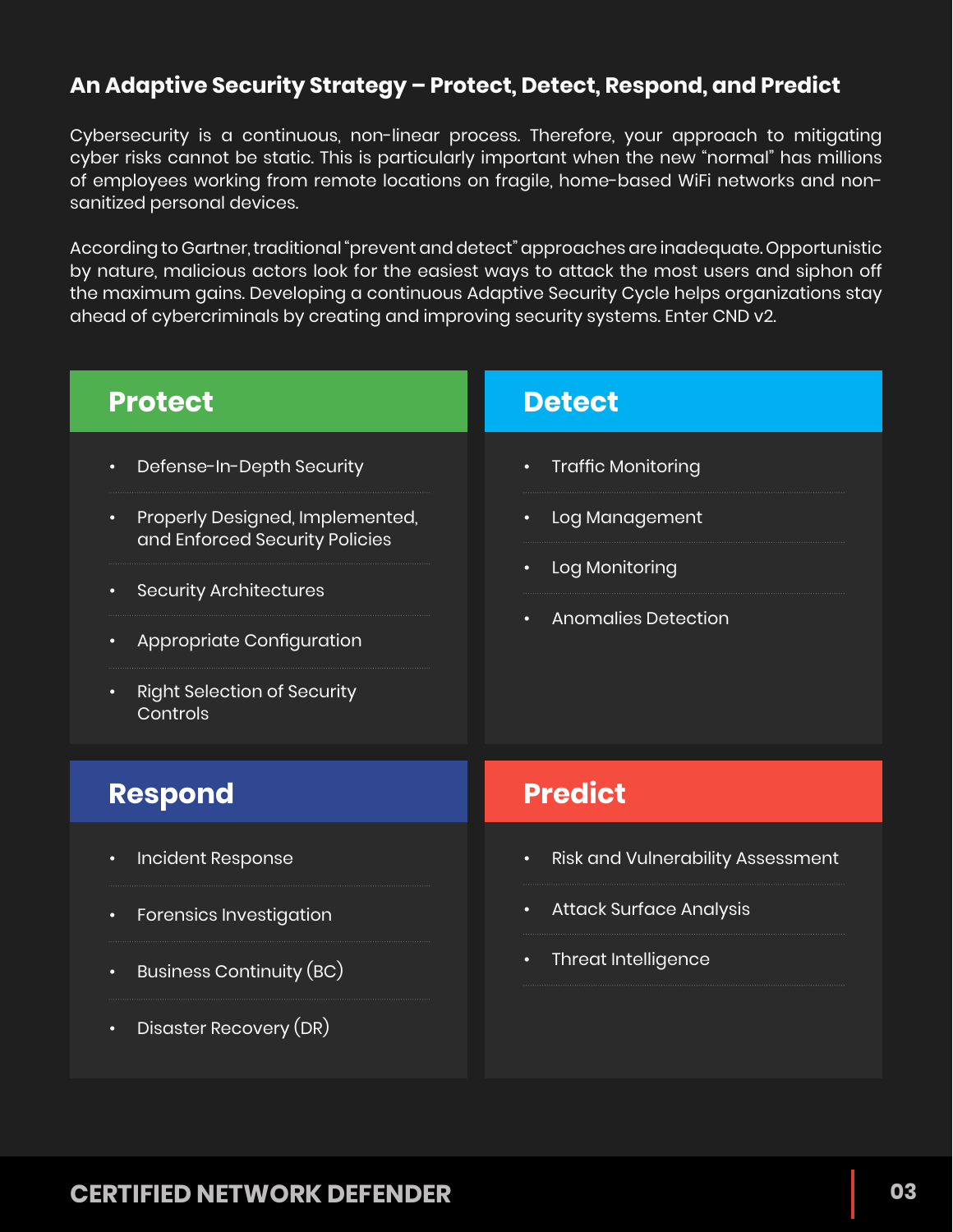### **As Hands-On as Network Defense Can Get**

### **Created based on a thorough job task analysis**

CND v2 is based on the cybersecurity education framework and work role task analysis presented by the National Infocomm Competency Framework (NICF). The program is also mapped to the Department of Defense (DoD) roles for system/network administrators as well as global work roles and responsibilities laid out by the revised NICE Framework 2.0



#### **Adaptive Security Strategy**

CND v2 includes the Adaptive Security Strategy, thereby increasing the scope from Protect – Detect – Respond to Protect – Detect – Respond – Predict.



#### **Increased Lab Time and Hands-On Focus**

More than 50% of the CND v2 program is dedicated to practical skills in live ranges via EC-Council labs covering domains like Network Defense Management, Network Perimeter Protection, Endpoint Protection, Application and Data Protection, Enterprise Virtual, Cloud, and Wireless Network Protection, Incident Detection and Response, and Threat Prediction.



#### **A Dedicated Module on IoT Security**

IoT security, previously ignored, is now an issue of great concern. IoT devices are not primarily designed with security in mind. This leaves serious vulnerabilities while configuring IoT devices in a network. CND v2 introduces candidates to the various challenges that IoT devices pose and the measures required to mitigate them.



#### **Network Virtualization Practices for the Remote Workforce**

Tracking security applications and configurations of remote work environments as workforce span across servers is very difficult. The CND v2 program teaches candidates to implement and manage the security of virtualization technologies Network Virtualization (NV), Software-Defined Network (SDN), Network Function Virtualization (NFV), OS Virtualization, Containers, Dockers, Kubernetes used in modern-day networks.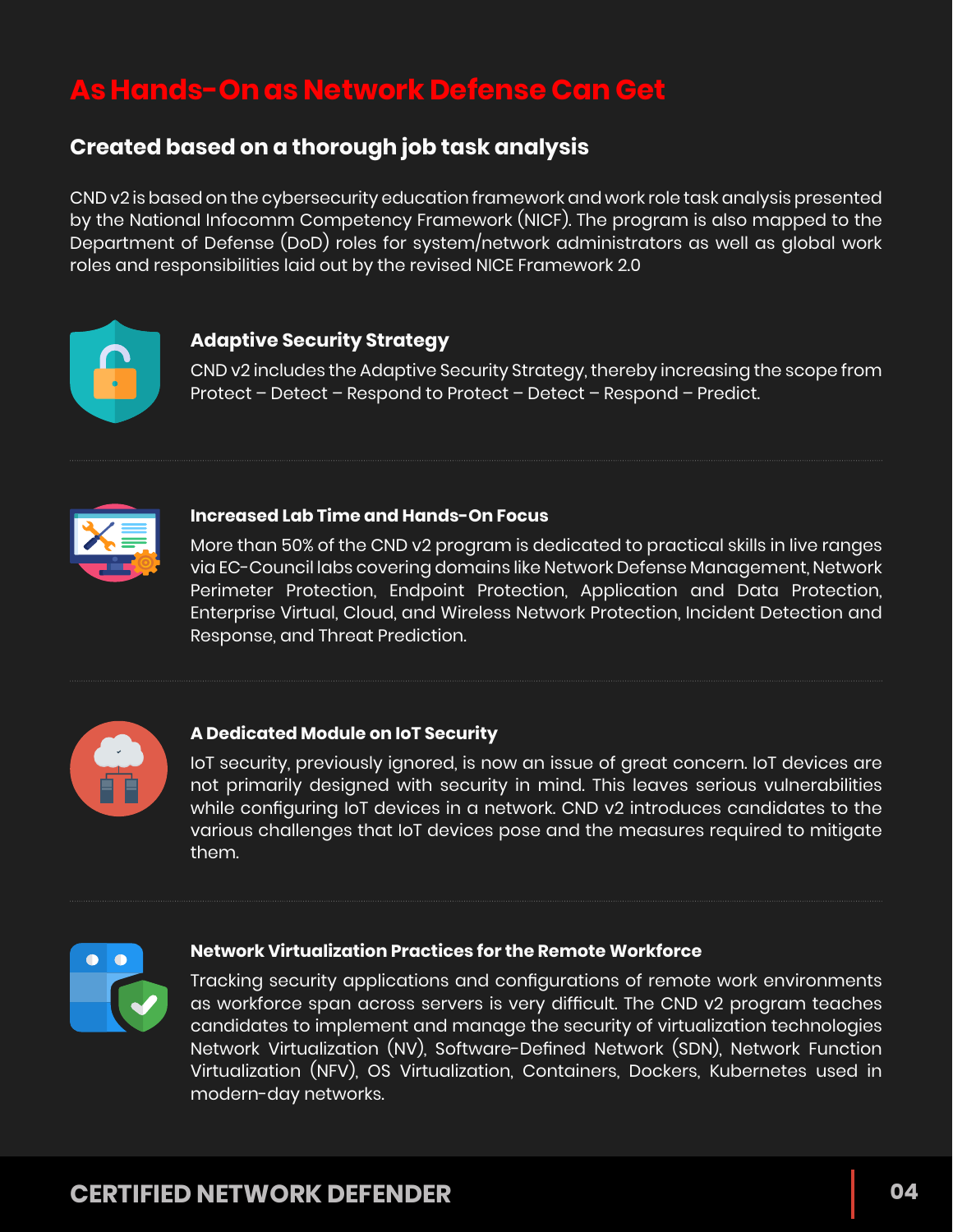

#### **An Upgrade on Mobile Security Measures**

Research firm Gartner predicts that by 2021, 27% of corporate data traffic will bypass perimeter security and flow directly from mobile and portable devices to the cloud. With the CND v2, you will learn Enterprise Mobile Device Security, Redefine Access Control Security, and other platforms to ensure that this endpoint remains secure.



#### **Enhanced Focus on Cloud Security**

While the adoption of cloud computing in organizations has increased, so have the challenges. Candidates will learn different ways to ensure security across various cloud platforms - AWS, Microsoft Azure Cloud, and Google Cloud Platform.



#### **An Introduction to Threat Intelligence**

Having a proactive approach to security is the new requirement of all organizations. Without threat intelligence, your cybersecurity posture is only reactive. CND v2 helps you take a more effective, proactive approach using threat intelligence.



#### **In−Depth Attack Surface Analysis**

The key to cyber risk management is in-depth attack surface analysis. CND v2 trains you to identify what parts of your organization need to be reviewed and tested for security vulnerabilities, and how to reduce, prevent, and mitigate network risks.



#### **Includes the Latest Technology**

CND v2 covers the latest technologies such as Software Defined Network (SDN) security, Network Function Virtualization (NFV) security, container security, docker security, and Kubernetes security.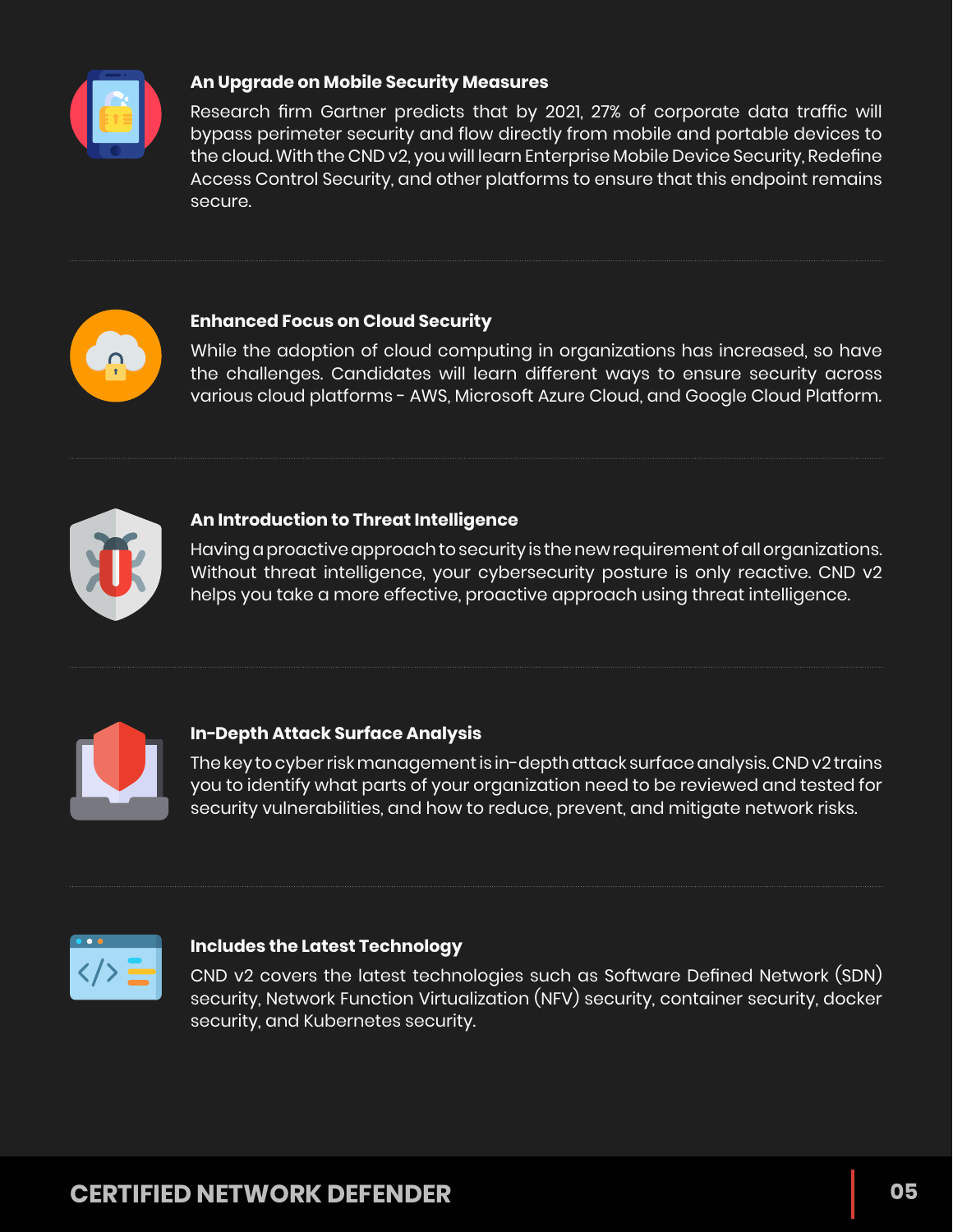### **About the Exam**

| Number of Questions: 100       | <b>Test Duration: 4 Hours</b>  | Test Format: Multiple Choice |
|--------------------------------|--------------------------------|------------------------------|
| <b>Test Delivery: ECC EXAM</b> | Exam Prefix: 312-38 (ECC EXAM) |                              |

### **Passing score**

In order to maintain the high integrity of our certification exams, EC-Council Exams are provided in multiple forms (i.e., different question banks). Each form is carefully analyzed through beta testing with an appropriate sample group under the guidance of a committee of subject matter experts. This approach ensures our exams offer academic difficulty, as well as "real world" applications. We also have a process to determine the difficulty rating of each question. The individual rating then contributes to an overall "Cut Score" for each exam form. To ensure each form adheres to assessment standards, Cut Scores are set on a "per exam form" basis. Depending on which exam form is challenged, Cut Scores can range from 60% to 85%

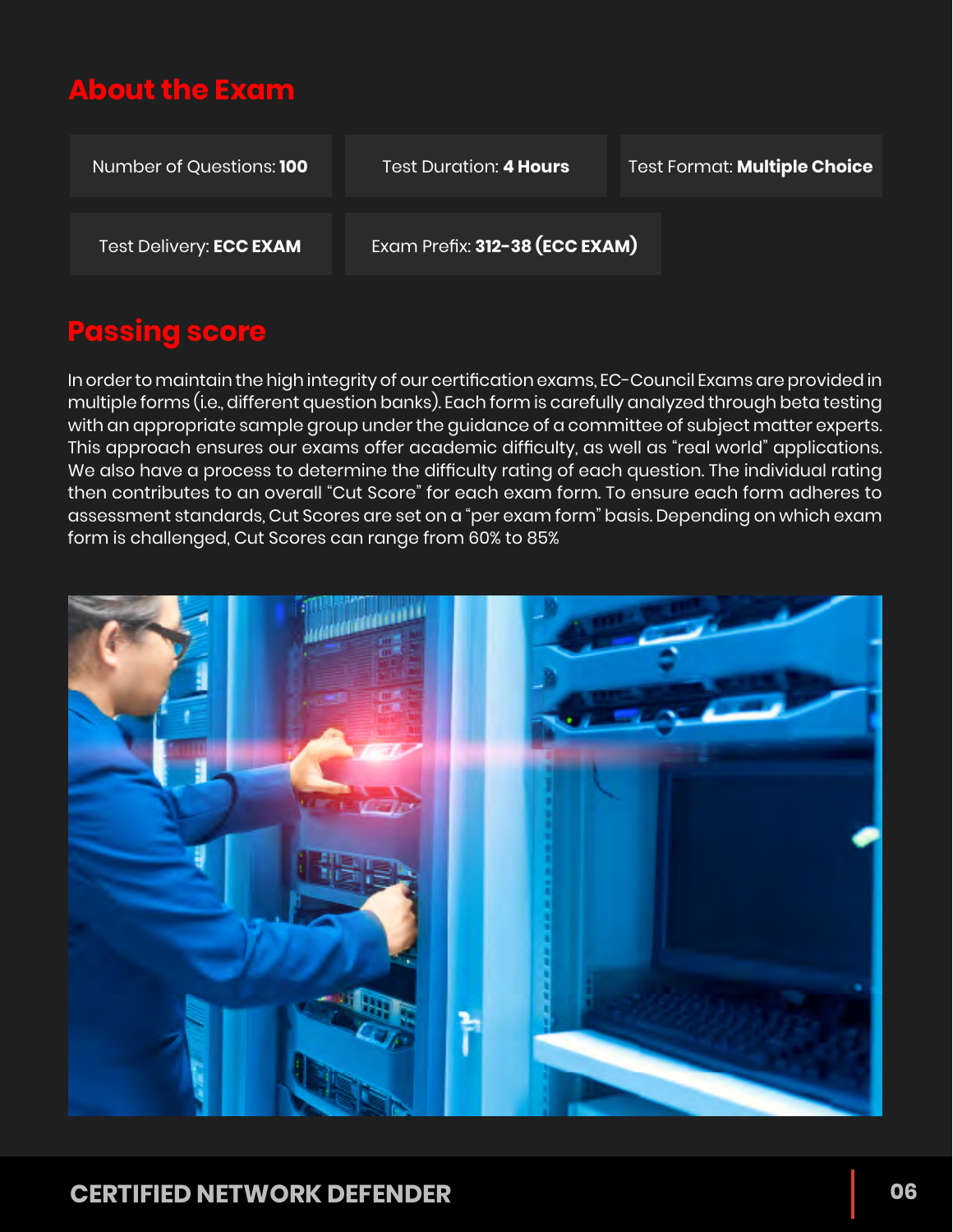### **Course Outline**

| <b>Module 01</b> | Network Attacks and Defense Strategies           |
|------------------|--------------------------------------------------|
| <b>Module 02</b> | Administrative Network Security                  |
| <b>Module 03</b> | <b>Technical Network Security</b>                |
| <b>Module 04</b> | <b>Network Perimeter Security</b>                |
| <b>Module 05</b> | Endpoint Security-Windows Systems                |
| <b>Module 06</b> | Endpoint Security-Linux Systems                  |
| <b>Module 07</b> | Endpoint Security- Mobile Devices                |
| <b>Module 08</b> | <b>Endpoint Security-IoT Devices</b>             |
| <b>Module 09</b> | Administrative Application Security              |
| <b>Module 10</b> | <b>Data Security</b>                             |
| <b>Module 11</b> | <b>Enterprise Virtual Network Security</b>       |
| <b>Module 12</b> | <b>Enterprise Cloud Network Security</b>         |
| <b>Module 13</b> | <b>Enterprise Wireless Network Security</b>      |
| <b>Module 14</b> | Network Traffic Monitoring and Analysis          |
| <b>Module 15</b> | Network Logs Monitoring and Analysis             |
| <b>Module 16</b> | Incident Response and Forensic Investigation     |
| <b>Module 17</b> | <b>Business Continuity and Disaster Recovery</b> |
| <b>Module 18</b> | Risk Anticipation with Risk Management           |
| <b>Module 19</b> | Threat Assessment with Attack Surface Analysis   |
| <b>Module 20</b> | Threat Prediction with Cyber Threat Intelligence |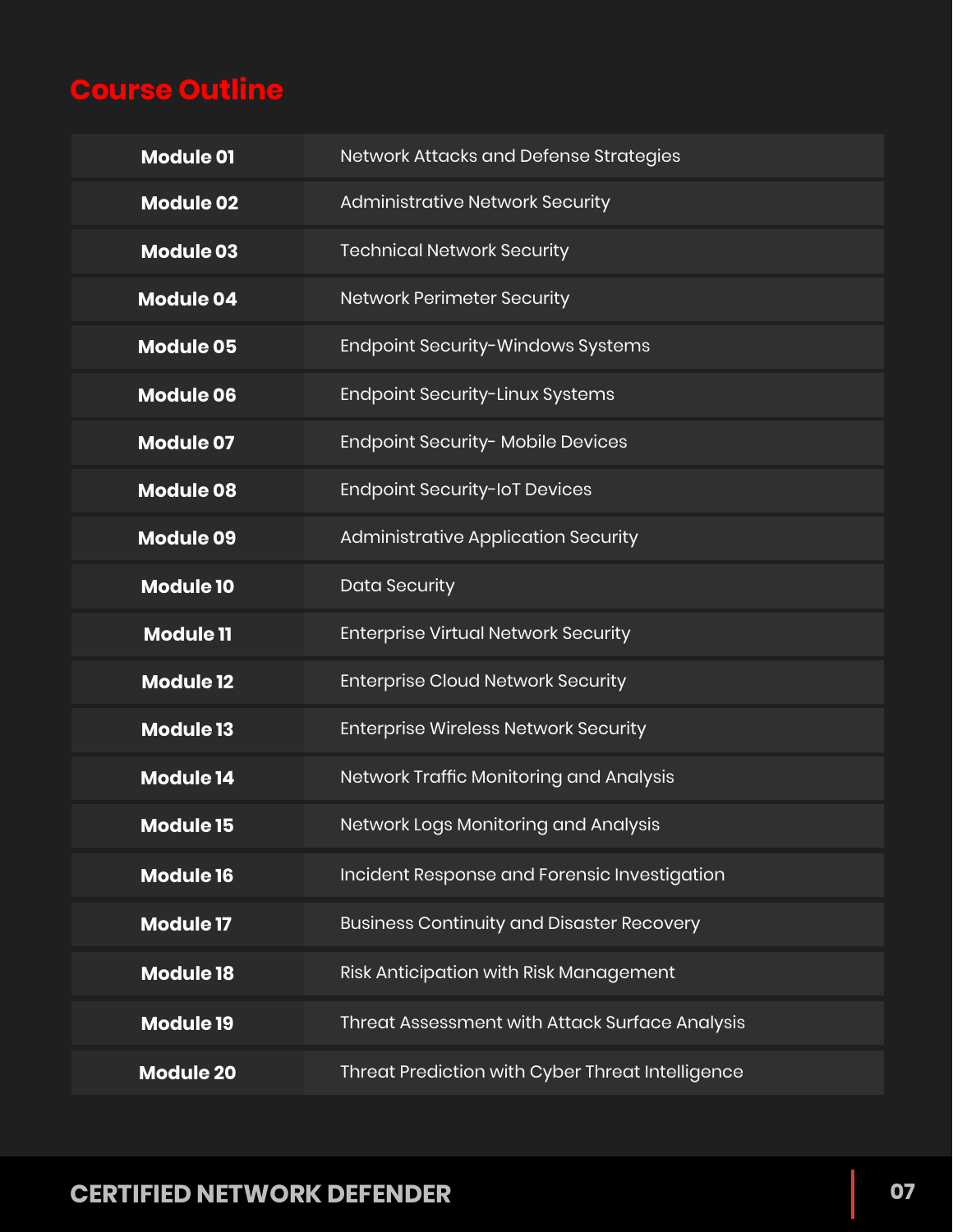### **What will you learn?**

| Understanding network security<br>management             | Learn basics of first response and<br>forensics                                           |
|----------------------------------------------------------|-------------------------------------------------------------------------------------------|
| Establishing network security policies<br>and procedures | Understanding indicators of<br>Compromise, Attack, and Exposures<br>$($ loC, loA, loE $)$ |
| Windows and Linux security<br>administration             | Building threat intelligence capabilities                                                 |
| Setting up mobile and IoT device<br>security             | Establishing and monitoring log<br>management                                             |
| Implementing data security techniques<br>on networks     | Implementing endpoint security                                                            |
| Embedding virtualization technology<br>security          | Configuring optimum firewall solutions                                                    |
| Determining cloud and wireless security                  | Understanding and using IDS/IPS<br>technologies                                           |
| Deploying and using risk assessment<br>tools             | Establishing Network Authentication,<br>Authorization, Accounting (AAA)                   |

### **CERTIFIED NETWORK DEFENDER 08**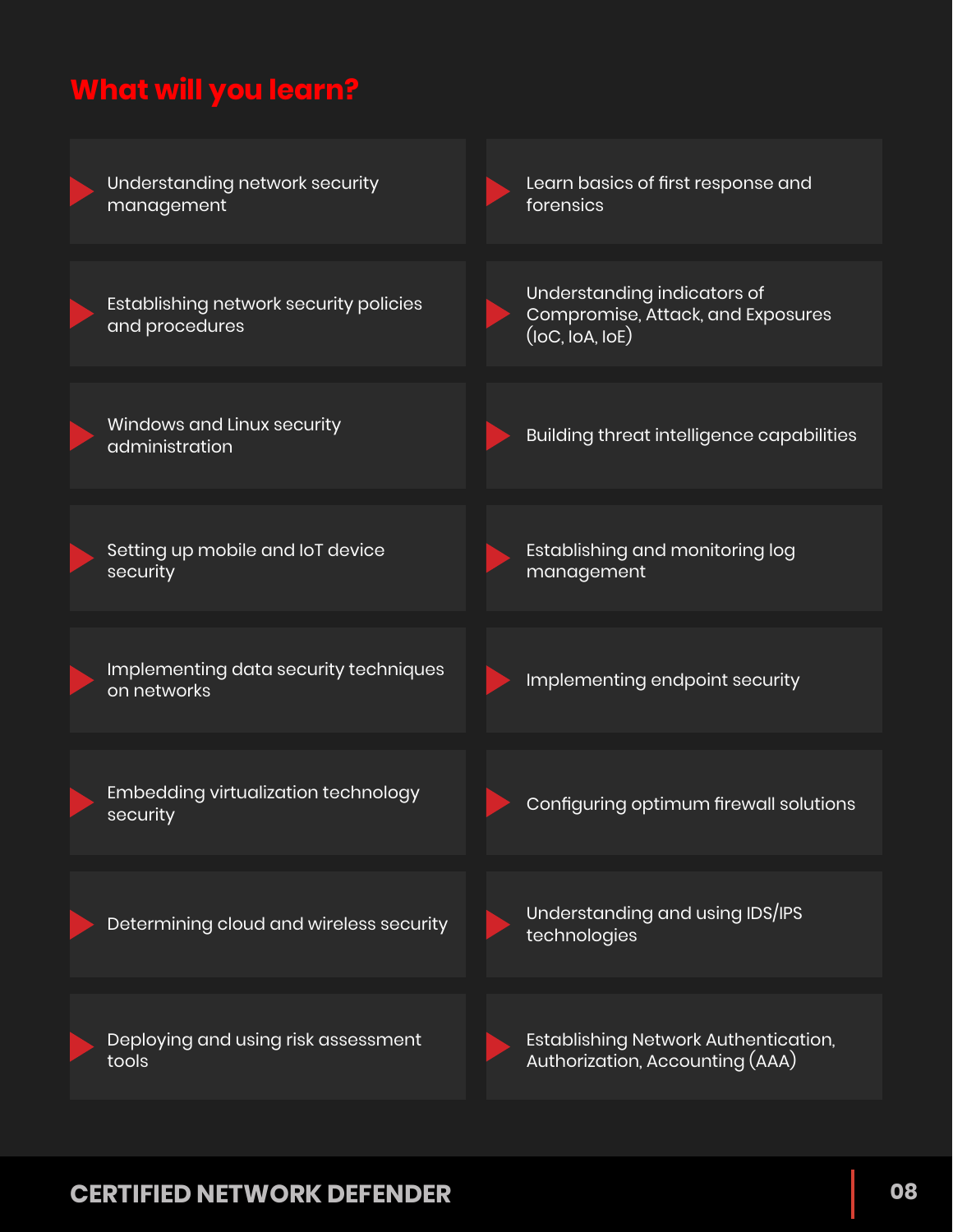### **Who is it for?**

CND v2 is for those who work in the network administration/cybersecurity domain in the capacity of Network Administrator/Engineer, Network Security Administrator/Engineer/Analyst, Cybersecurity Engineer, Security Analyst, Network Defense Technician, Security Operator. CND v2 is for all cybersecurity operations, roles, and anyone looking to build a career in cybersecurity.

### **Suggested Duration: 5 Days (9:00 AM – 5:00 PM)**

### **Eligibility Criteria**

To be eligible to challenge the EC-Council CND certification examination, the candidate has two options:

### **Attend Official Network Security Training by EC-Council:**

If a candidate has completed an official EC-Council training either at an Accredited Training Center, via the iClass platform, or at an approved academic institution, the candidate is eligible to challenge the relevant EC-Council exam without going through the application process.

#### **Attempt the Exam without Official EC-Council Training:**

In order to be considered for the EC-Council CND v2 exam without attending official network security training, the candidate must have at least 2 years of work experience in the Information Security domain. If the candidate has the required work experience, they can submit an eligibility application form along with USD 100.00, a non-refundable fee.

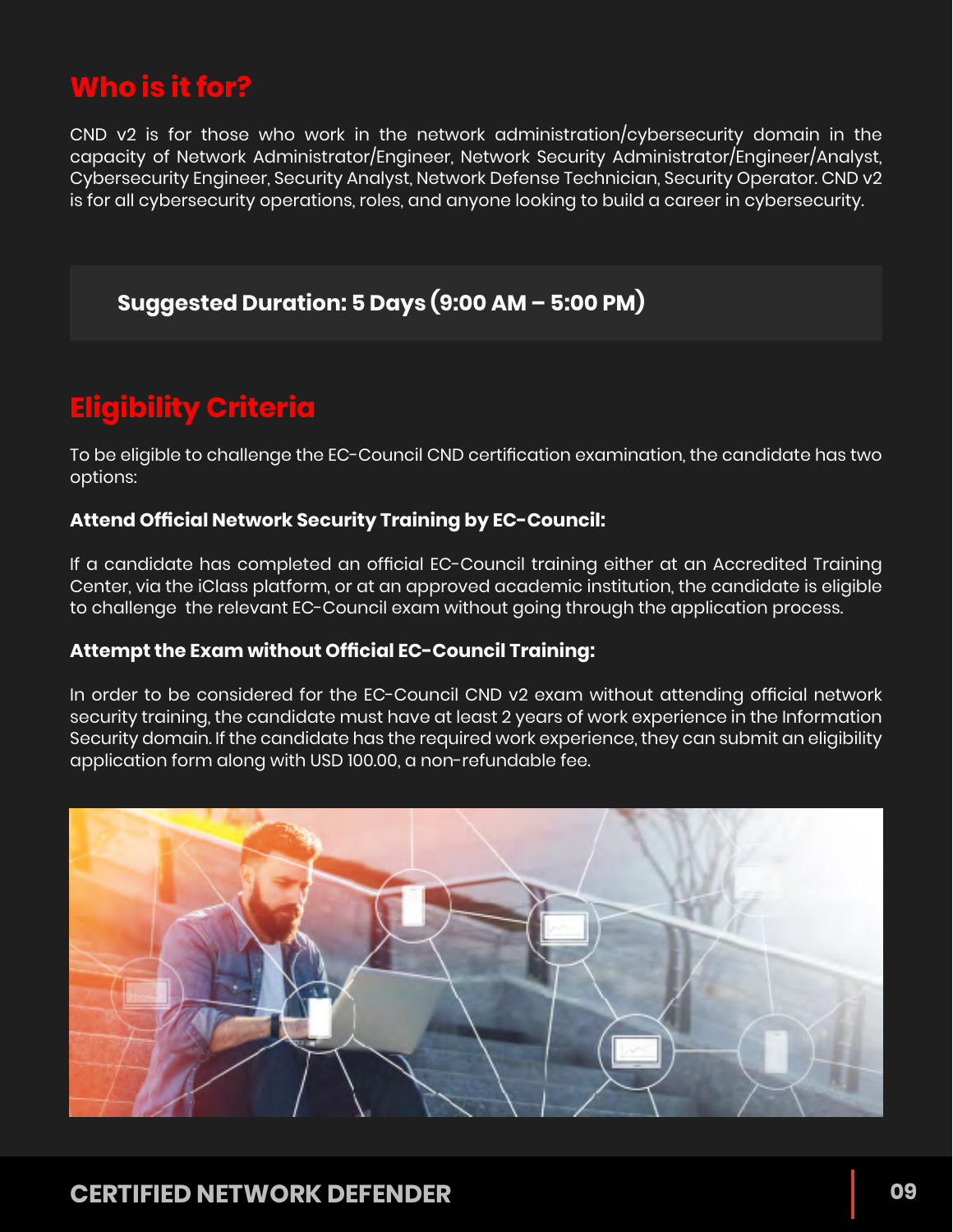### **Training options**

| <b>EC-Council   iClass</b> | iLearn (Self-Study)<br>This solution is a self-directed study environment to deliver<br>EC-Council's CND v2 program in a streaming video format.                                                                                                                                                                                                     |
|----------------------------|------------------------------------------------------------------------------------------------------------------------------------------------------------------------------------------------------------------------------------------------------------------------------------------------------------------------------------------------------|
|                            |                                                                                                                                                                                                                                                                                                                                                      |
| <b>iWeek</b>               | iWeek (Live Online)<br>This solution provides live, online, instructor-led CND v2<br>training. You can attend it from anywhere as long as you have<br>an internet connection.                                                                                                                                                                        |
|                            |                                                                                                                                                                                                                                                                                                                                                      |
| EC-Council                 | <b>Masterclass</b><br>This solution offers you the opportunity to learn Certified<br>Network Defender from the world-class instructors in<br>collaboration with top information security professionals.                                                                                                                                              |
|                            |                                                                                                                                                                                                                                                                                                                                                      |
|                            | <b>Training Partner (Instructor-led Training)</b><br>CND v2 is available globally through EC-Council's Authorized<br>Training Partners and are conveniently located in your area<br>and offers you the benefit of learning through experienced<br>certified EC-Council instructors along with your peers, gaining<br>the real-world skills together. |
|                            |                                                                                                                                                                                                                                                                                                                                                      |
|                            | Education Partner (In-Person or Online)                                                                                                                                                                                                                                                                                                              |

This solution offers CND v2 through EC-Council Academia Partner institutions and is for students enrolled in the applicable college or university degree programs.

ÍA.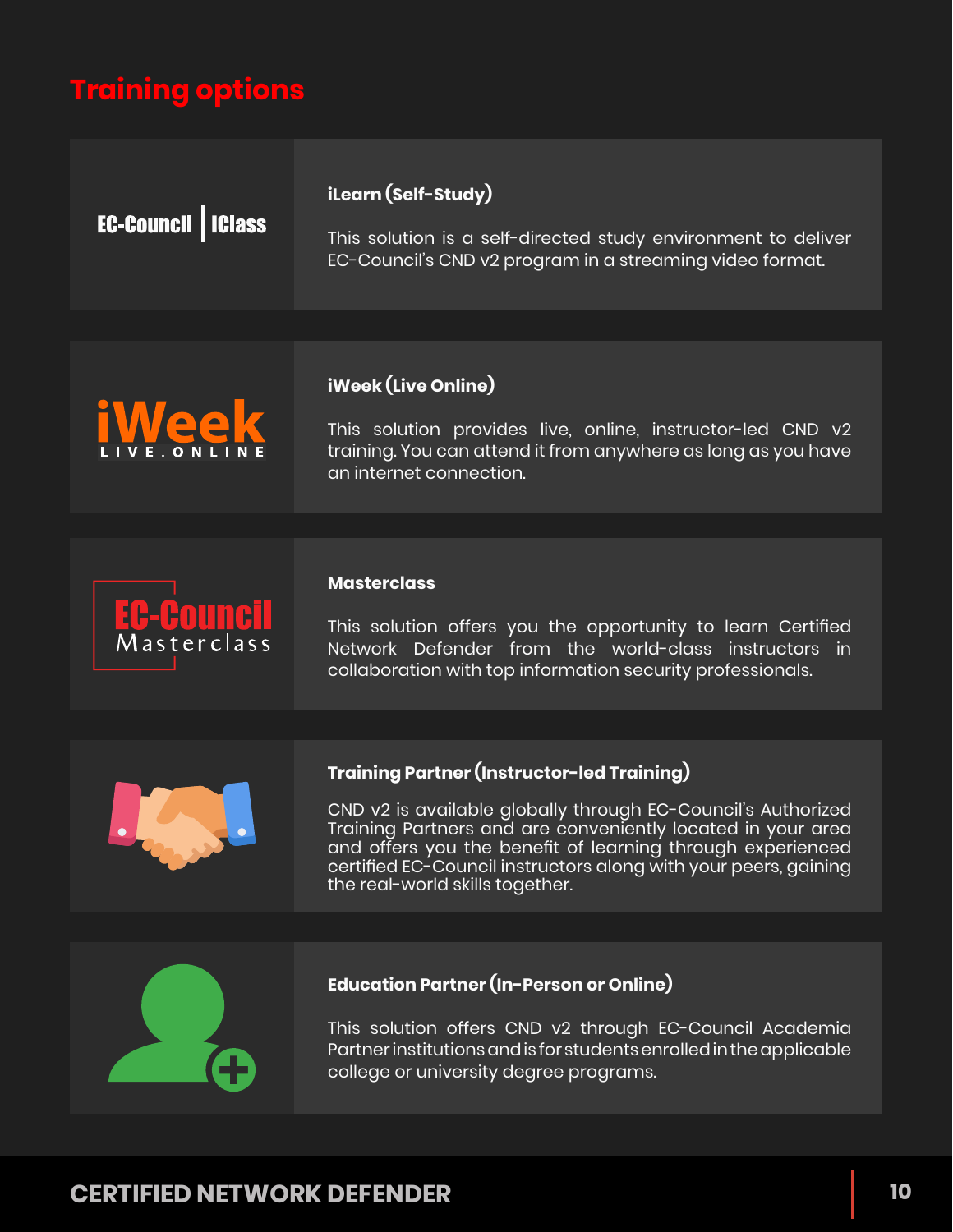### **Accreditations, Recognitions, and Endorsements**



American National Standards Institute (ANSI)



Government **Communications** Headquarters (GCHQ)



United States Department of Defense (DoD)



National Infocomm Competency Framework (NICF)

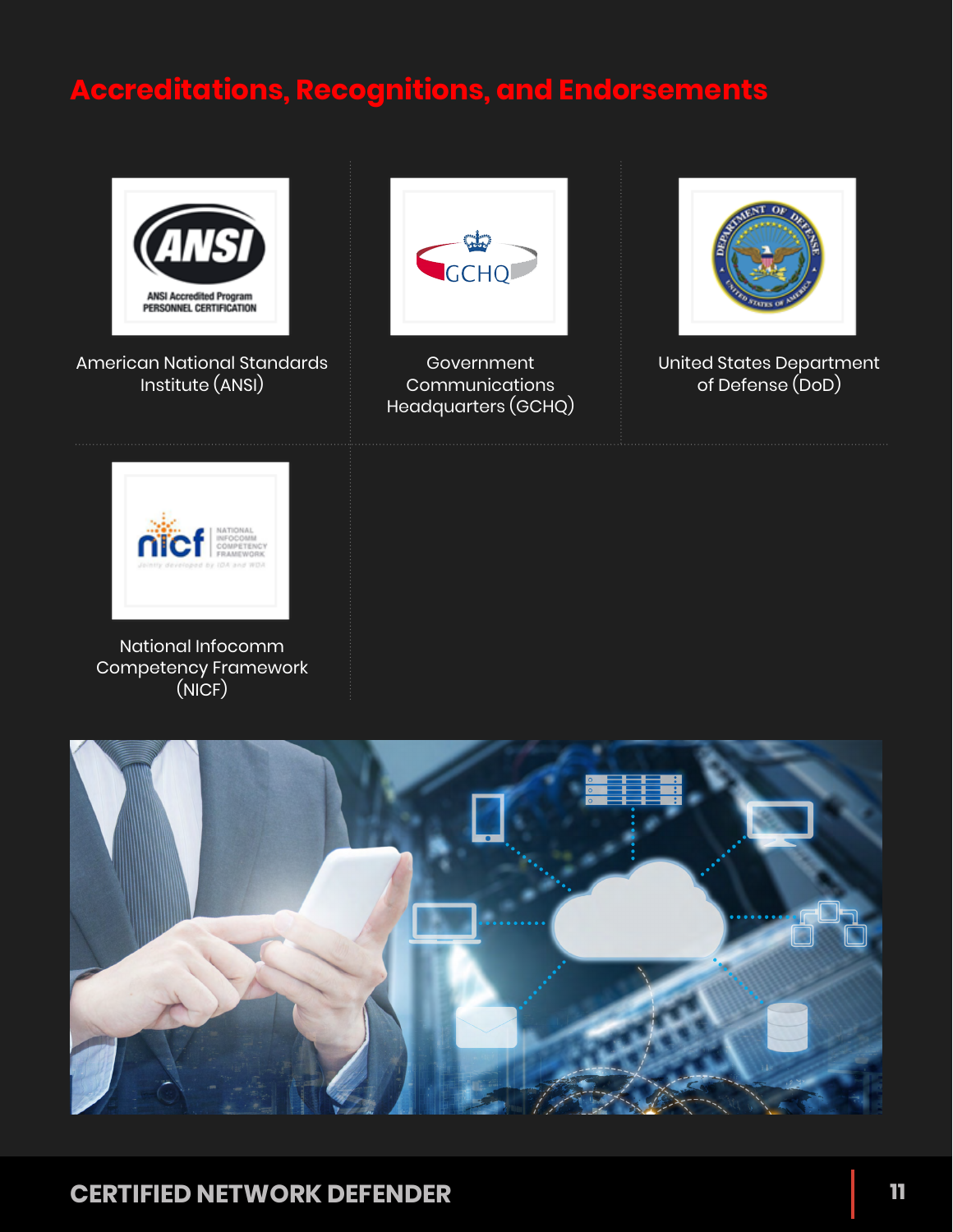### **Testimonials**

*EC-Council offers thorough programs with elaborate training content. My learning from the Certified Network Defender (C|ND) program helped me in my professional life. With this obtained knowledge, I was able to analyze the vulnerabilities in our organization's network security. I also contributed my inputs to strengthen the existing security infrastructure at my workplace.*

> *- Raymond Philip Gamboa Assistant Manager - Service Operations, Daimler Mobility AG, Singapore*

*For me, EC-Council's Certified Network Defender (C|ND) program covered the whole network security domain. It is a vendor-neutral, comprehensive program focusing network protocols, controls, vulnerabilities, devices, and much more. The program includes hands-on labs to offer a better understanding of all the major network security tools and techniques.* 

> *- George L. S. Endpoint Protection/ACAS Administrator, Jacobs, USA*

*For all those, who are passionate to learn network security, your first stop should be EC-Council Certified Network Defender (C|ND). The C|ND courseware helped me understand the different modules in the program. Plus, there is no other training program that can cover this domain with such information. I wouldn't have been able to attain the C|ND credential without going through this advanced training. My experience involves high-quality labs, brilliant content delivery by an experienced instructor, and encyclopedic knowledge of the domain. It also covered various important networking topics which made this entire learning experience very*  relatable to real-world scenarios. After this, I am planning on progressing further *through the path of credentials.*

#### *- Geoffrey Chisnall*

*Network Security Administrator, Experian, South Africa*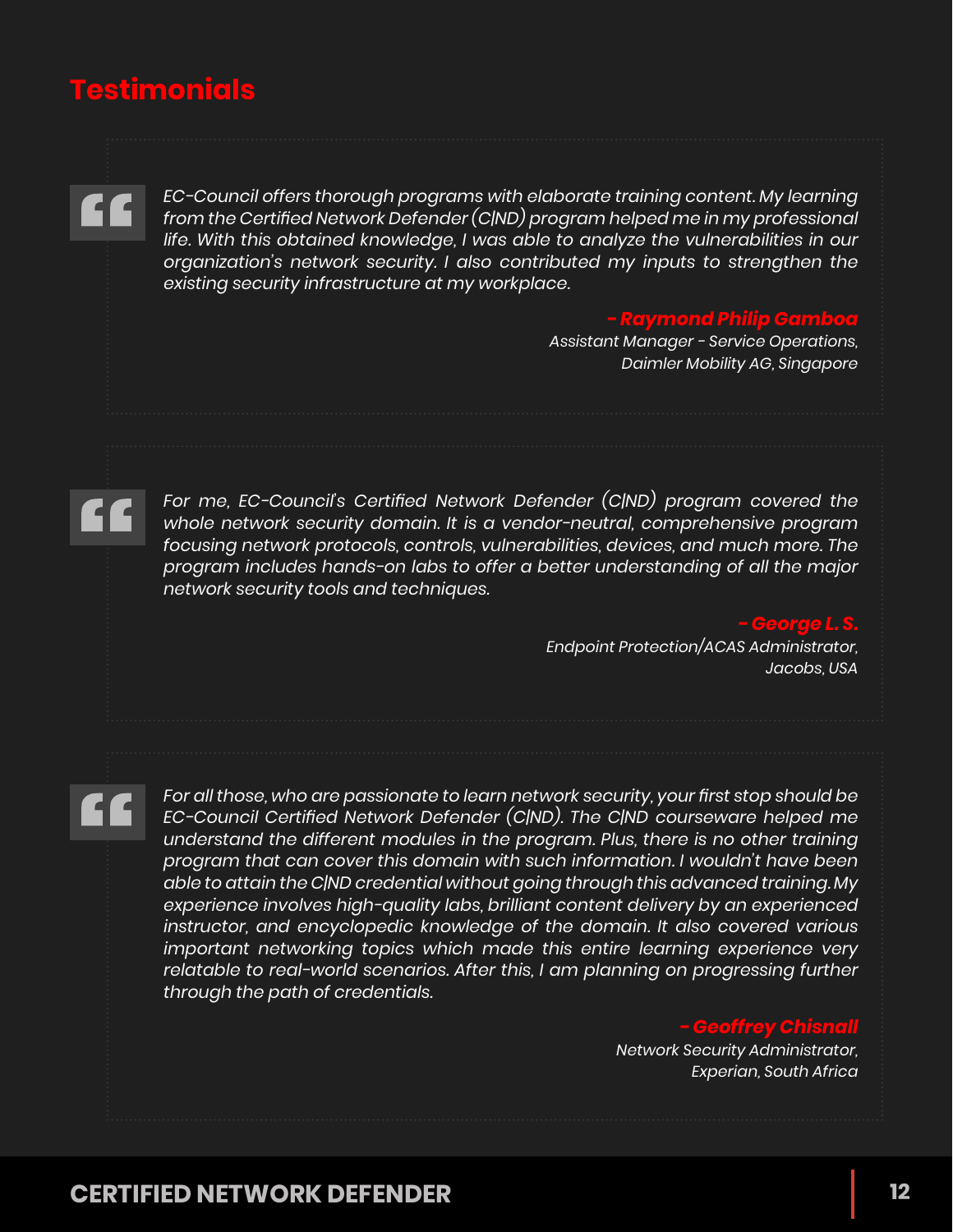*My experience with EC-Council beginning from the first training in 2015, until now has been an excellent opportunity. The courseware and the training material, when*  compared to other vendor training courses, are much better, improving over the *years with every new version update and credential release.*

*- Ivica Gjorgjevski*

*Head of Department for Security Accreditation of Classified information and ICT support, Directorate for Security of Classified Information, North Macedonia*

*After finishing my contract with the Army, New Horizons Computer Learning Centers offered me career training in Cybersecurity. I wanted to take up EC-Council's Certified Network Defender (C|ND) because of its massive amount of training material. I was thrilled to be able to learn and test my abilities in different network security concepts. I found its source material well written and full of new*  information. The C*IND training reminded me always to stay vigilant. Never stop learning because there's always something new out there to discover.*

> *Kenneth P. Researcher IEEE, Spain*